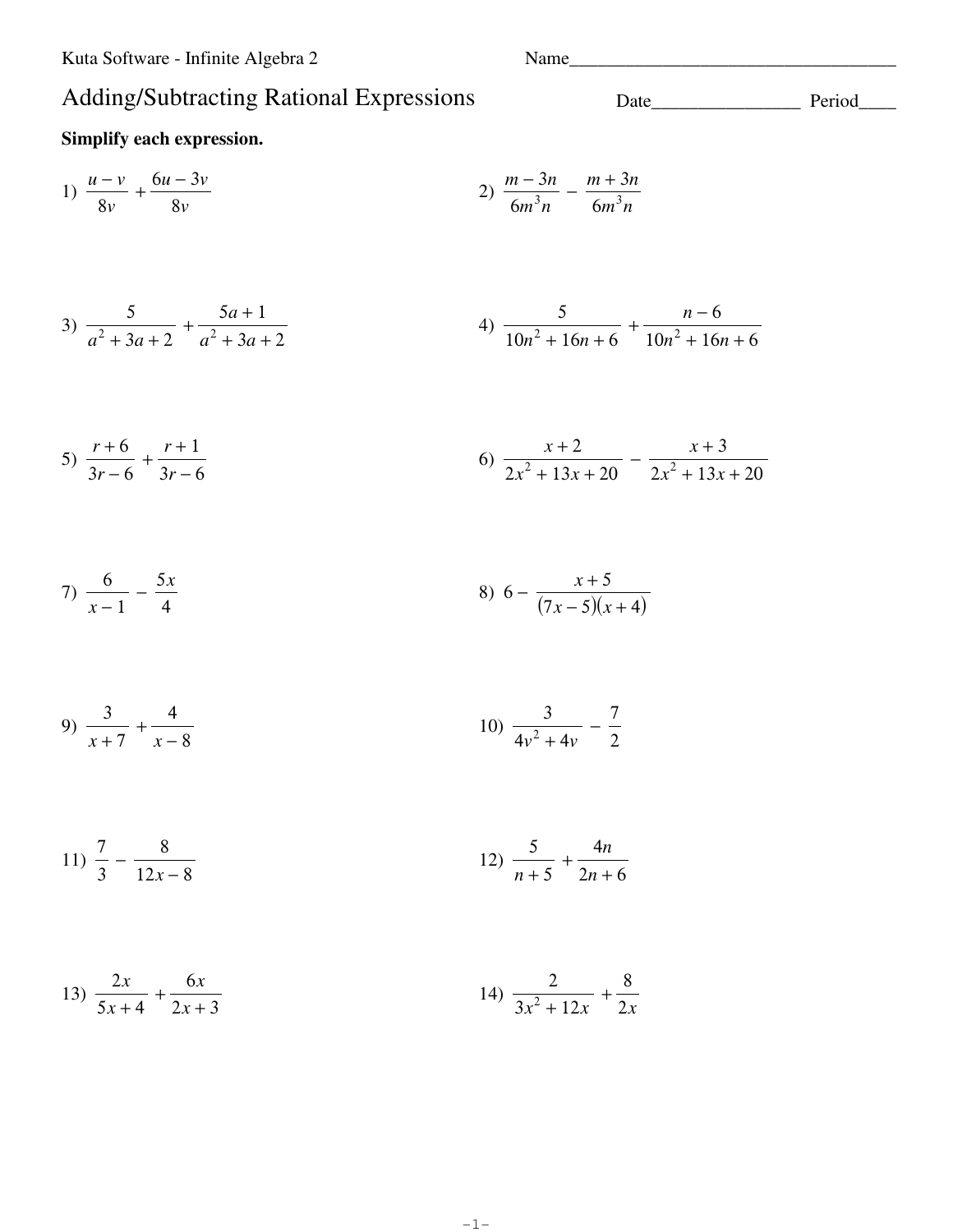15) 
$$
\frac{7n}{n+1} + \frac{8}{n-7}
$$
 16)  $\frac{2}{n+8} + \frac{4}{n+1}$ 

$$
17) \frac{3}{8} - \frac{3}{3x+4}
$$
 
$$
18) \frac{3}{b-8} + \frac{7}{b+3}
$$

$$
19) \frac{3}{x+6} + \frac{7}{x-2}
$$
 
$$
20) \frac{4}{x+1} - \frac{2}{x+2}
$$

$$
21) \frac{5n+5}{5n^2+35n-40} + \frac{7n}{3n}
$$
 
$$
22) \frac{3}{n-5} + \frac{6}{3n-8}
$$

$$
23) \frac{\frac{25}{4}}{\frac{1}{5} - \frac{4}{25}}
$$

$$
25) \frac{\frac{a}{25} - \frac{a}{5}}{a}
$$
 
$$
26) \frac{\frac{5}{4}}{\frac{5}{m} - \frac{4}{m}}
$$

### **Critical thinking questions:**

27) Simplify:  $\frac{a}{b} + \frac{c}{d}$ 

 $25\,$ 

28) Split into a sum of two rational expressions with unlike denominators:

$$
\frac{2x+3}{x^2+3x+2}
$$

 $-2-$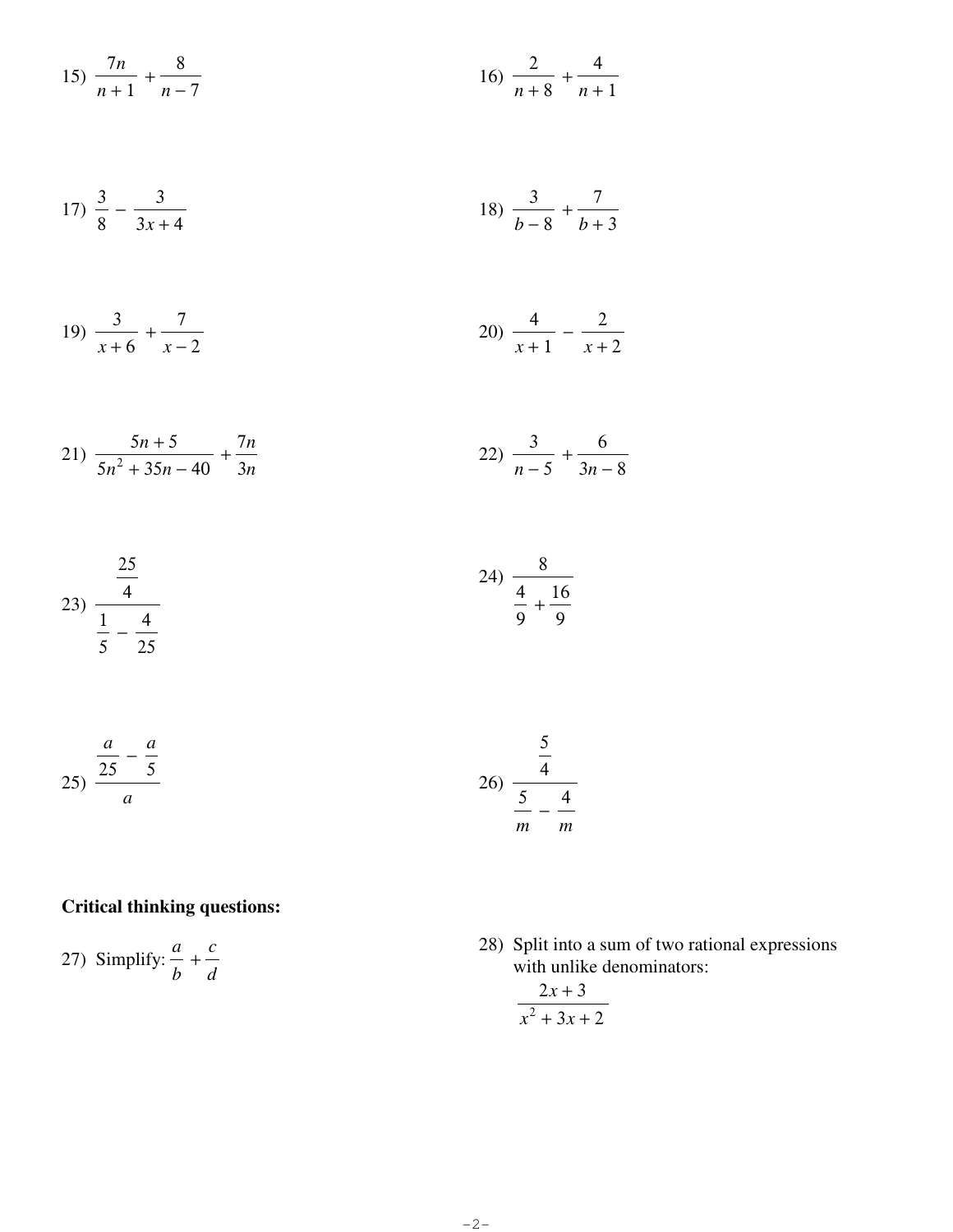Simplify each expression.

### Adding/Subtracting Rational Expressions

# $2n \t v$  $\pm$  3

1) 
$$
\frac{u-v}{8v} + \frac{6u-3v}{8v}
$$
  
\n2)  $\frac{m-3n}{6m^3n} - \frac{m+3n}{6m^3n}$   
\n3)  $\frac{5}{a^2 + 3a + 2} + \frac{5a + 1}{a^2 + 3a + 2}$   
\n4)  $\frac{5}{10n^2 + 16n + 6} + \frac{n-6}{10n^2 + 16n + 6}$   
\n $\frac{6+5a}{a^2 + 3a + 2}$   
\n5)  $\frac{r+6}{3r-6} + \frac{r+1}{3r-6}$   
\n6)  $\frac{x+2}{2x^2 + 13x + 20} - \frac{x+3}{2x^2 + 13x + 20}$   
\n7)  $\frac{6}{x-1} - \frac{5x}{4}$   
\n8)  $6 - \frac{x+5}{(7x-5)(x+4)}$   
\n9)  $\frac{3}{x+7} + \frac{4}{x-8}$   
\n10)  $\frac{3}{4v^2 + 4v} - \frac{7}{2}$   
\n $\frac{7x+4}{(x+7)(x-8)}$   
\n11)  $\frac{7}{3} - \frac{8}{12x-8}$   
\n12)  $\frac{5}{n+5} + \frac{4n}{2n+6}$   
\n13)  $\frac{2x}{5x+4} + \frac{6x}{2x+3}$   
\n14)  $\frac{25}{3x^2 + 13x + 20} - \frac{7}{2x+13x+20}$   
\n15)  $\frac{5}{3x+4} + \frac{4n}{2x+3}$   
\n16)  $\frac{42x^2 + 137x - 125}{4v^2 - 14v}$   
\n17)  $\frac{4}{3} - \frac{8}{12x-8}$   
\n18)  $\frac{2x}{3(3x-2)}$   
\n19)  $\frac{5}{4x+4} + \frac{6x}{2x+3}$   
\n11)  $\frac{2}{3(x+4)(2x+3)}$   
\n12)  $\frac{5}{n+5} + \frac{4n}{2n+6}$   
\n1

 $-1-$